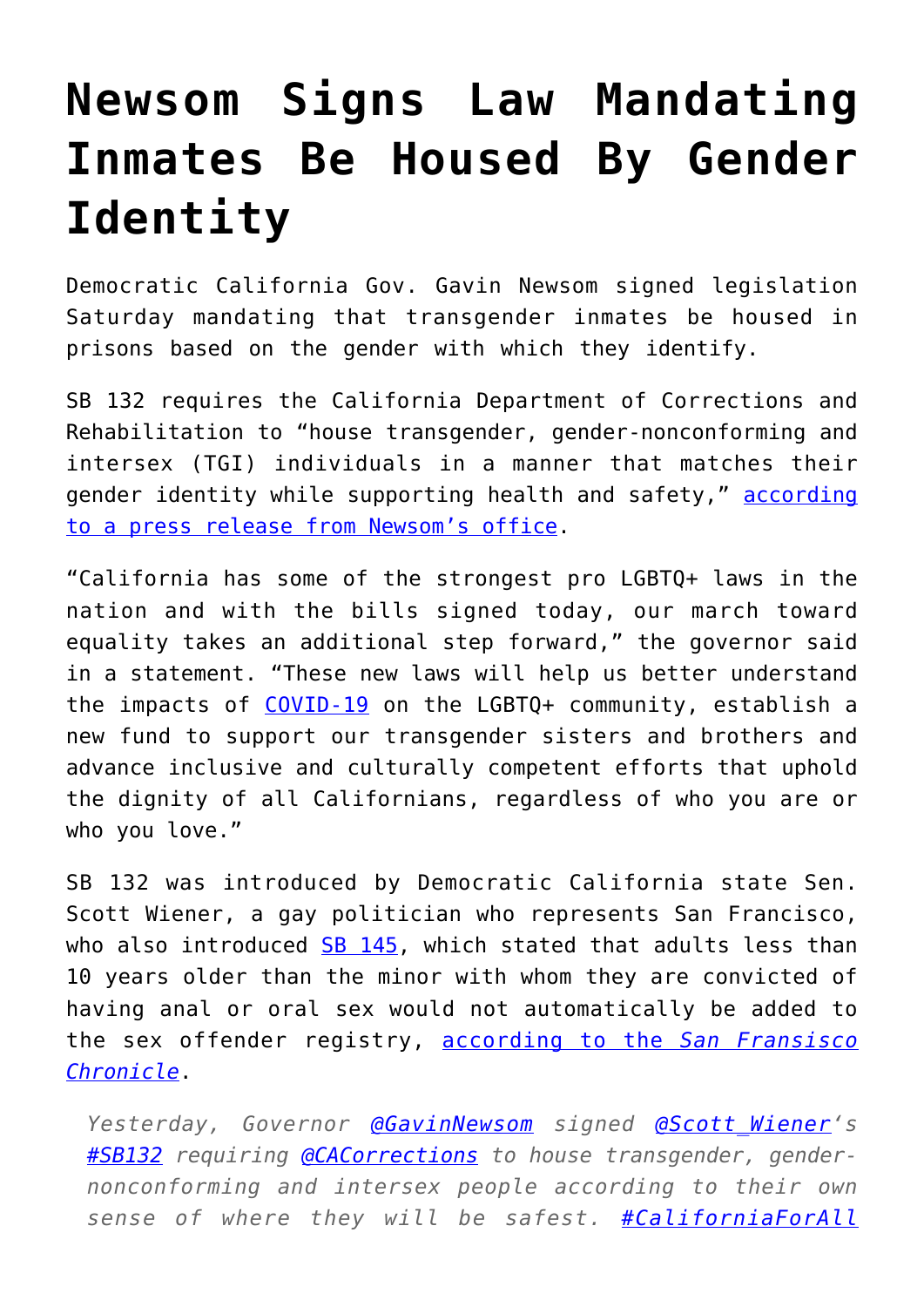*<https://t.co/F3Dl1xtcSj>*

*— Office of the Governor of California (@CAgovernor) [September 27, 2020](https://twitter.com/CAgovernor/status/1310281220333293570?ref_src=twsrc%5Etfw)*

"Thank you Governor Newsom for once again proving you are a champion for LGBTQ people," Wiener said in a statement, according to the press release. "SB 132 is life-saving legislation that will protect trans people in prison, particularly trans women who are subject to high levels of assault and harassment in men's facilities."

"Today is a great day for California's LGBTQ community and yet another example of California's deep commitment to LGBTQ equality," he added.

Officers must ask the inmates privately what gender they identify as, [Fox News reported.](https://www.foxnews.com/us/california-newsom-law-requiring-transgender-prison-inmates-gender-identity) After this, the inmates can request that they be housed in a prison that aligns with their gender identity, and the corrections facilities [cannot deny](https://www.dailysignal.com/2019/08/14/how-lgbtq-groups-are-quietly-dismantling-norms-changing-education/) this request based on the inmate's anatomy, the publication reported.

California corrections may deny the request due to "management or security concerns," however, and if the inmate's housing request is denied, the inmate will have a "meaningful opportunity" to object to this denial, according to Fox News. The state will have to reassess the inmate's request if the inmate cites health or safety concerns, the publication reported.

Newsom did not immediately respond to a request for comment from The Daily Caller News Foundation.

—

*This [article](https://www.dailysignal.com/2020/09/29/newsom-signs-law-mandating-transgender-inmates-be-housed-based-on-gender-identity/) has been republished with permission from* The Daily Signal.